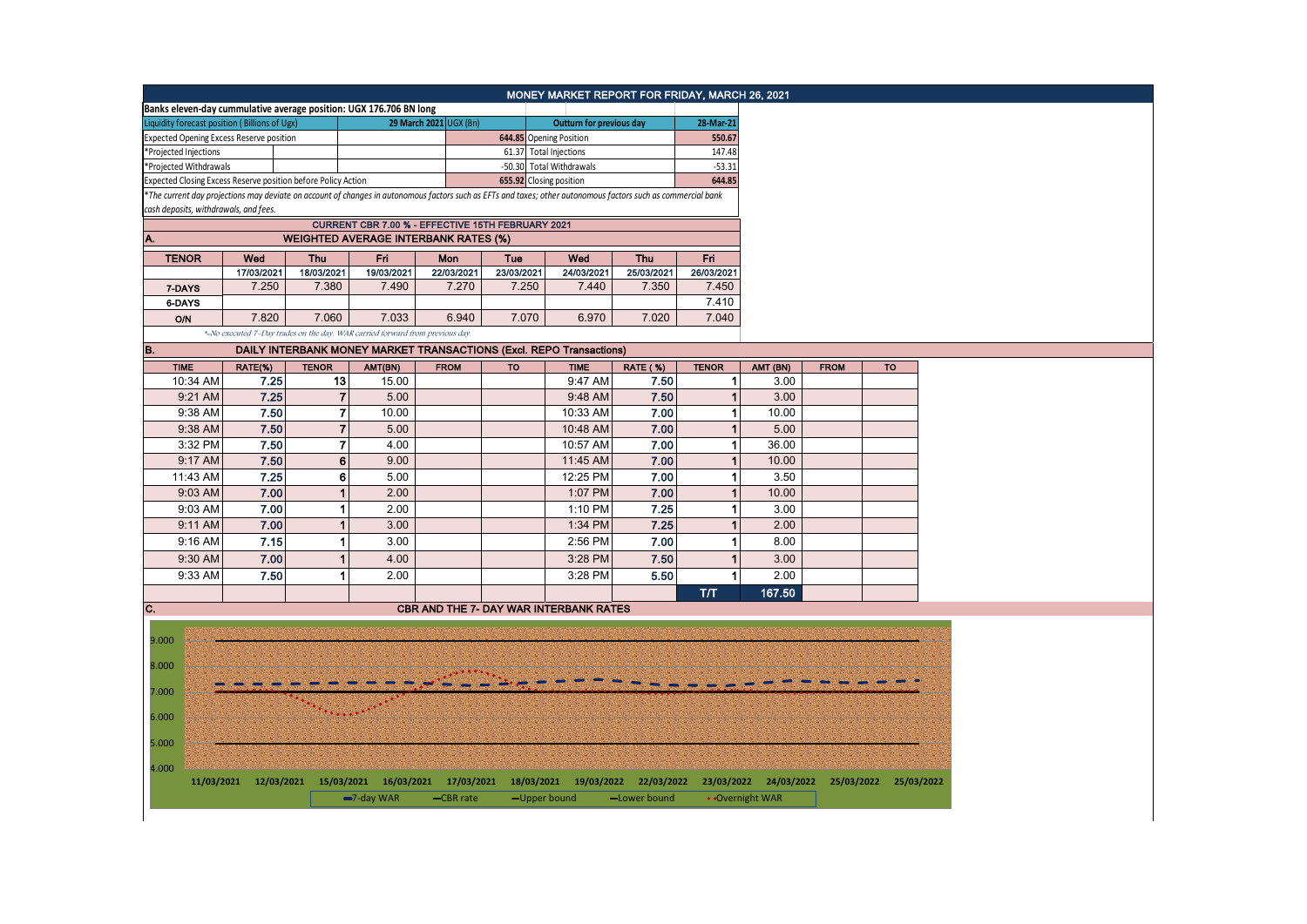| D.<br>MONETARY POLICY OPERATIONS MATURITIES PROFILE: (01 APR 2021 - 20 MAY 2021)      |                                     |             |                  |                 |             |                                                |               |            |              |                |  |  |  |  |
|---------------------------------------------------------------------------------------|-------------------------------------|-------------|------------------|-----------------|-------------|------------------------------------------------|---------------|------------|--------------|----------------|--|--|--|--|
| <b>DATE</b>                                                                           | <b>THUR</b>                         | <b>THUR</b> | <b>THUR</b>      | <b>THUR</b>     | <b>THUR</b> | <b>TOTAL</b>                                   |               |            |              |                |  |  |  |  |
|                                                                                       | 01-Apr-21                           | 15-Apr-21   | 22-Apr-21        | 29-Apr-21       | 20-May-21   |                                                |               |            |              |                |  |  |  |  |
| <b>REPO</b>                                                                           | 340.46                              |             |                  |                 |             | 340.46                                         |               |            |              |                |  |  |  |  |
| <b>REV REPO</b>                                                                       |                                     |             |                  |                 |             |                                                |               |            |              |                |  |  |  |  |
| <b>DEPO AUCT</b>                                                                      | 59.10                               | 104.50      | 77.52            | 37.30           | 14.60       | 293.02                                         |               |            |              |                |  |  |  |  |
| <b>TOTALS</b>                                                                         | 399.56                              | 104.50      | 77.52            | 37.30           | 14.60       | 633.48                                         |               |            |              |                |  |  |  |  |
| Total O/S Deposit Auction balances held by BOU up to 20 MAY 2021: UGX 293 BN          |                                     |             |                  |                 |             |                                                |               |            |              |                |  |  |  |  |
| Total O/S Repo, Reverse Repo & Deposit Auction balances held by BOU: UGX 633 BN       |                                     |             |                  |                 |             |                                                |               |            |              |                |  |  |  |  |
| (Ei) STOCK OF TREASURY SECURITIES                                                     |                                     |             |                  |                 | Eii)        | <b>MONETARY POLICY MARKET OPERATIONS</b>       |               |            |              |                |  |  |  |  |
|                                                                                       | LAST TBIILS ISSUE DATE: 11-MAR-2021 |             |                  |                 |             | (VERTICAL REPOS, REV-REPOS & DEPOSIT AUCTIONS) |               |            |              |                |  |  |  |  |
| On-the-run O/S T-BILL STOCKs (Bns-UGX)                                                |                                     |             | 6,027.88         | 29/03/2021      | OMO         | <b>ISSUE DATE</b>                              | <b>AMOUNT</b> | <b>WAR</b> | <b>RANGE</b> | <b>TENOR</b>   |  |  |  |  |
| On-the-run O/S T-BONDSTOCKs(Bns-UGX)                                                  |                                     |             | 18,583.56        | 29/03/2021 DAUT |             | $18$ -Feb $\vert$ -                            | 34.95         | 7.324      |              | 28             |  |  |  |  |
| <b>TOTAL TBILL &amp; TBOND STOCK- UGX</b>                                             |                                     |             | 24,611.44        |                 | <b>DAUT</b> | 18-Febl                                        | 61.39         | 7.589      |              | 56             |  |  |  |  |
| O/S=Outstanding                                                                       |                                     |             |                  |                 | <b>REPO</b> | $23$ -Feb                                      | 136.50        | 7.000      |              | $\overline{2}$ |  |  |  |  |
| <b>MATURITY</b>                                                                       | <b>TOTAL STOCK YTM (%)</b>          |             | <b>CHANGE IN</b> |                 | <b>REPO</b> | 25-Feb                                         | 354.50        | 7.000      |              | $\overline{7}$ |  |  |  |  |
|                                                                                       | (BN UGX)                            | AT CUT OFF* | <b>YTM</b> (+/-) |                 | <b>DAUT</b> | 25-Feb                                         | 58.97         | 7.303      |              | 28             |  |  |  |  |
| 91                                                                                    | 78.94                               | 6.990       | 0.000            |                 | <b>DAUT</b> | $25$ -Feb                                      | 108.34        | 7.576      |              | 56             |  |  |  |  |
| 182                                                                                   | 437.31                              | 10.072      | $-0.228$         |                 | <b>REPO</b> | 26-Feb                                         | 316.00        | 7.000      |              | 6              |  |  |  |  |
| 364                                                                                   | 5,511.63                            | 11.550      | $-0.297$         |                 | <b>REPO</b> | 02-Mar                                         | 252.00        | 7.000      |              | $\overline{2}$ |  |  |  |  |
| 2YR                                                                                   |                                     | 13.550      | $-1.700$         |                 | <b>DAUT</b> | 04-Mar                                         | 32.04         | 7.305      |              | 28             |  |  |  |  |
| 3YR                                                                                   |                                     | 13.977      | $-1.973$         |                 | <b>DAUT</b> | 04-Mar                                         | 58.42         | 7.585      |              | 56             |  |  |  |  |
| 5YR                                                                                   | 1,871.05                            | 16.500      | 1.600            |                 | <b>REPO</b> | 04-Mar                                         | 1,012.00      | 7.000      |              |                |  |  |  |  |
| <b>10YR</b>                                                                           | 8,547.22                            | 15.970      | $-0.030$         |                 | <b>REPO</b> | 05-Mar                                         | 128.00        | 7.000      |              | 6              |  |  |  |  |
| 15YR                                                                                  | 7,147.58                            | 16.100      | $-0.400$         |                 | <b>REPO</b> | 11-Mar                                         | 885.00        | 7.000      |              |                |  |  |  |  |
| <b>20YR</b>                                                                           | 1.017.70                            | 16.990      | $-0.510$         |                 | <b>REPO</b> | 15-Mar                                         | 203.50        | 7.000      |              | 3              |  |  |  |  |
| Cut OFF is the lowest price/ highest yield that satisfies the auction awarded amount. |                                     |             |                  |                 | <b>DAUT</b> | 18-Mar                                         | 25.06         | 7.330      |              | 28             |  |  |  |  |
|                                                                                       | <b>DAUT</b>                         | 18-Mar      | 11.96            | 7.558           |             | 56                                             |               |            |              |                |  |  |  |  |
|                                                                                       |                                     |             |                  |                 | <b>REPO</b> | 18-Mar                                         | 550.00        | 7.000      |              | $\overline{7}$ |  |  |  |  |
|                                                                                       |                                     |             |                  |                 | <b>DAUT</b> | 25-Mar                                         | 45.05         | 7.306      |              | 28             |  |  |  |  |
|                                                                                       |                                     |             |                  |                 | <b>DAUT</b> | 25-Mar                                         | 14.43         | 7.541      |              | 56             |  |  |  |  |
|                                                                                       |                                     |             |                  |                 | <b>REPO</b> | 25-Marl                                        | 340.00        | 7.000      |              | $\overline{7}$ |  |  |  |  |
|                                                                                       | WAR-Weighted Average Rate           |             |                  |                 |             |                                                |               |            |              |                |  |  |  |  |